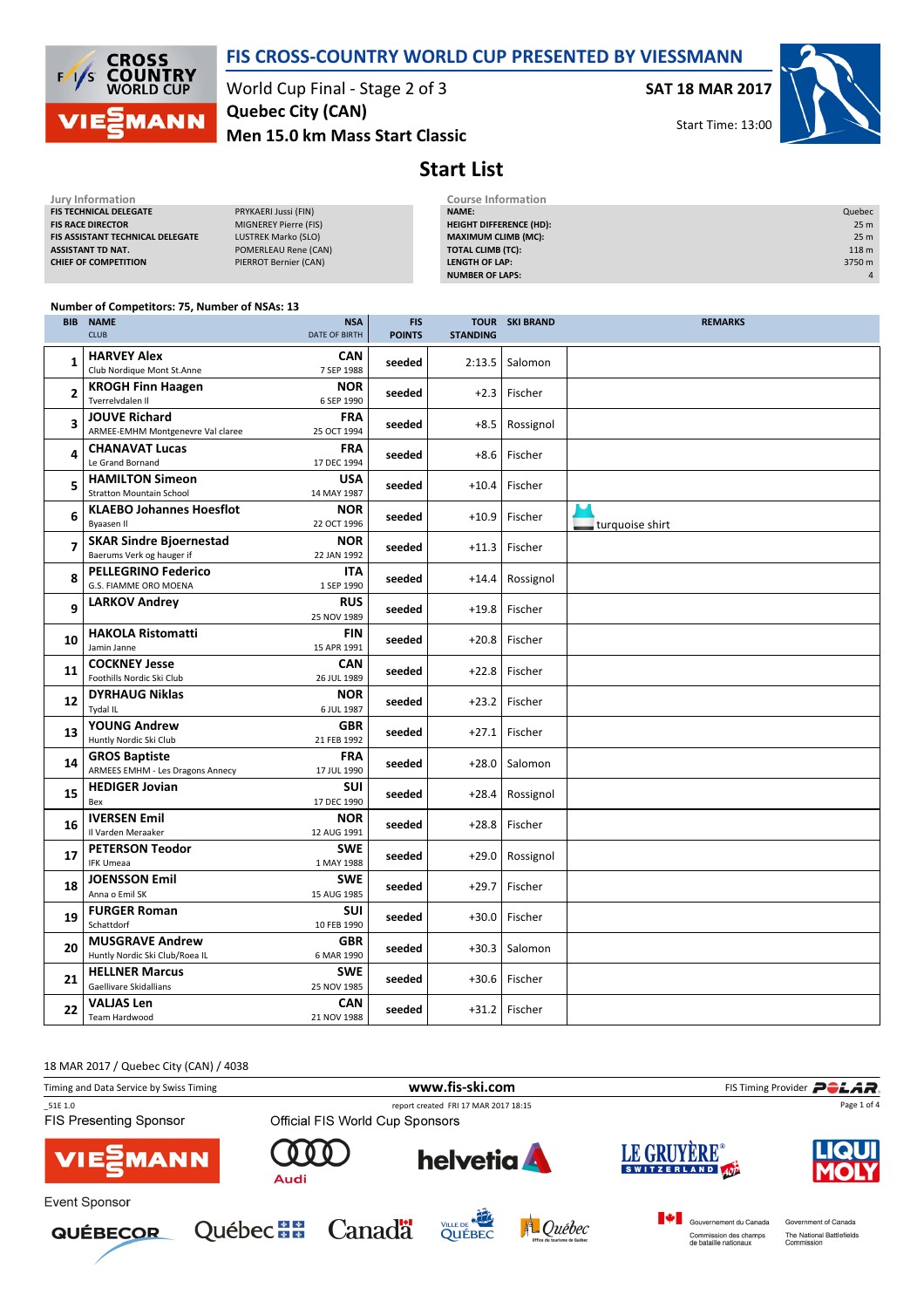

### FIS CROSS-COUNTRY WORLD CUP PRESENTED BY VIESSMANN

Start List

World Cup Final - Stage 2 of 3 Men 15.0 km Mass Start Classic Quebec City (CAN)

SAT 18 MAR 2017



| <b>BIB</b> | <b>NAME</b><br><b>CLUB</b>                                | <b>NSA</b><br><b>DATE OF BIRTH</b> | <b>FIS</b><br><b>POINTS</b> | <b>STANDING</b> | <b>TOUR SKI BRAND</b> | <b>REMARKS</b> |
|------------|-----------------------------------------------------------|------------------------------------|-----------------------------|-----------------|-----------------------|----------------|
| 23         | <b>LOCKE Julien</b><br>Black Jack Ski Club                | <b>CAN</b><br>1 SEP 1993           | seeded                      | $+31.3$         |                       |                |
| 24         | <b>COLOGNA Dario</b><br>Val Müstair                       | <b>SUI</b><br>11 MAR 1986          | seeded                      | $+31.6$         | Fischer               |                |
| 25         | <b>STAREGA Maciej</b><br><b>UKS RAWA Siedlce</b>          | <b>POL</b><br>31 JAN 1990          | seeded                      | $+31.8$         | Fischer               |                |
| 26         | <b>KRUEGER Simen Hegstad</b><br>Lyn Ski                   | <b>NOR</b><br>13 MAR 1993          | seeded                      | $+31.9$         | Atomic                |                |
| 27         | <b>GOLBERG Paal</b><br>Gol II                             | <b>NOR</b><br>16 JUL 1990          | seeded                      | $+32.0$         | Madshus               |                |
| 28         | <b>THORN Viktor</b><br>Ulricehamns If                     | <b>SWE</b><br>11 MAY 1996          | seeded                      | $+32.8$         | Salomon               |                |
| 29         | <b>MANIFICAT Maurice</b><br>Douanes - SC Agy St Sigismond | <b>FRA</b><br>4 APR 1986           | seeded                      | $+33.8$         | Salomon               |                |
| 30         | <b>THOMPSON Bob</b><br>Team Hardwood                      | <b>CAN</b><br>27 FEB 1991          | seeded                      | $+33.8$         | Fischer               |                |
|            |                                                           |                                    |                             |                 |                       |                |
| 31         | <b>HEIKKINEN Matti</b>                                    | <b>FIN</b>                         | 0.50                        | $+39.7$         | Salomon               |                |
|            | Vantaan Hiihtoseura                                       | 19 DEC 1983                        |                             |                 |                       |                |
| 32         | <b>TOENSETH Didrik</b><br>Byaasen II                      | <b>NOR</b><br>10 MAY 1991          | 3.53                        | $+38.4$         | Fischer               |                |
|            | <b>HOLUND Hans Christer</b>                               | <b>NOR</b>                         |                             |                 |                       |                |
| 33         | Lyn Ski                                                   | 25 FEB 1989                        | 3.87                        | $+39.9$         |                       |                |
| 34         | <b>BESSMERTNYKH Alexander</b>                             | <b>RUS</b><br>15 SEP 1986          | 4.12                        | $+41.1$         | Madshus               |                |
| 35         | <b>GAILLARD Jean Marc</b><br>S.C DES DOUANES HTE SAVOIE   | <b>FRA</b><br>7 OCT 1980           | 7.57                        | $+39.2$         | Salomon               |                |
| 36         | <b>ROETHE Sjur</b><br>Voss <sub>IL</sub>                  | <b>NOR</b><br>2 JUL 1988           | 8.01                        | $+39.5$         | Fischer               |                |
| 37         | <b>NISKANEN livo</b><br>Vuokatti Ski Team Kainuu          | <b>FIN</b><br>12 JAN 1992          | 10.18                       | +39.4           | Rossignol             |                |
| 38         | <b>NOTZ Florian</b><br>SZ Roemerstein                     | <b>GER</b><br>24 APR 1992          | 18.04                       | $+52.0$         | Fischer               |                |
| 39         | <b>PARISSE Clement</b><br>MegEve                          | <b>FRA</b><br>6 JUL 1993           | 18.45                       | $+43.4$         | Salomon               |                |
| 40         | YOSHIDA Keishin<br>Japan Self Defense Forces Physical     | <b>JPN</b><br>12 JAN 1987          | 19.68                       | $+40.4$         | Fischer               |                |
| 41         | <b>LEHTONEN Lari</b><br>Imatran Urheilijat                | <b>FIN</b><br>21 JUN 1987          | 22.33                       | $+42.5$         |                       |                |
| 42         | <b>JAUHOJAERVI Sami</b><br>Vuokatti Ski Team Kainuu       | <b>FIN</b><br>5 MAY 1981           | 23.90                       | $+39.8$         | Oneway                |                |
| 43         | <b>BOEGL Lucas</b><br>SC Gaissach                         | <b>GER</b><br>14 JUN 1990          | 24.17                       | $+42.3$         |                       |                |
| 44         | <b>KERSHAW Devon</b><br>Onaping Falls Nordics Ski Club    | <b>CAN</b><br>20 DEC 1982          | 24.18                       | $+38.4$         | Fischer               |                |
| 45         | <b>BING Thomas</b><br>Rhoener WSV Dermbach                | <b>GER</b><br>3 APR 1990           | 24.23                       | +42.7           | Rossignol             |                |
| 46         | <b>JOHANSSON Martin</b><br>IFK Mora SK                    | <b>SWE</b><br>26 SEP 1984          | 25.58                       | $+36.3$         | Rossignol             |                |
| 47         | <b>BAUMANN Jonas</b><br>Tambo Spluegen                    | <b>SUI</b><br>27 MAR 1990          | 25.76                       |                 | $+38.4$ Atomic        |                |

18 MAR 2017 / Quebec City (CAN) / 4038 Timing and Data Service by Swiss Timing **WWW.fis-Ski.com WWW.fis-Ski.com** FIS Timing Provider PCLAR. \_51E 1.0 report created FRI 17 MAR 2017 18:15 FIS Presenting Sponsor Official FIS World Cup Sponsors LE GRUYÈRE® **helvetia** r **MANN** Audi Event Sponsor Gouvernement du Canada Government of Canada Québec **BB** Canadä VILLE DE A Québec **QUÉBECOR** Commission des champs<br>de bataille nationaux The National Battlefields<br>Commission



Page 2 of 4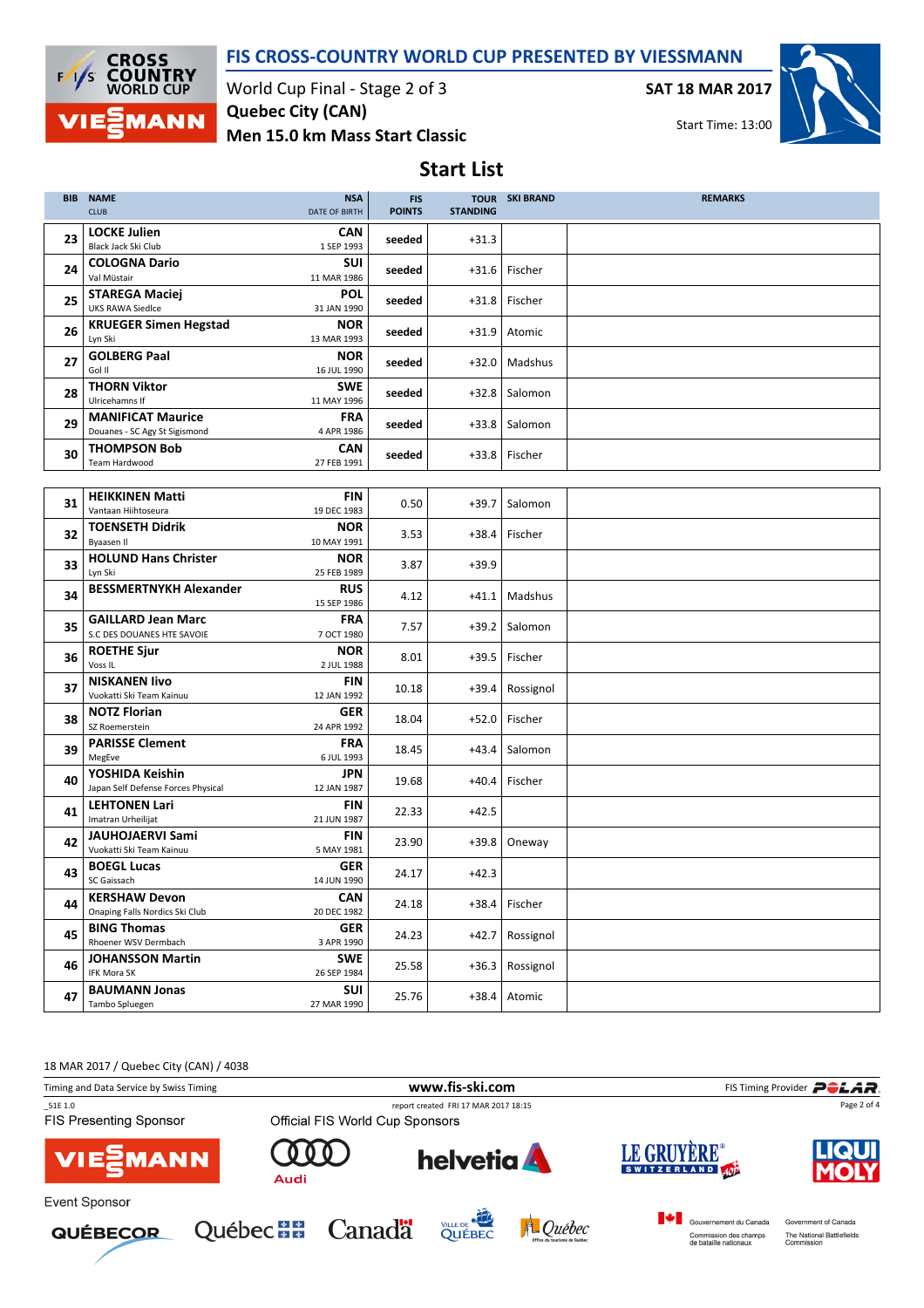

Start List



World Cup Final - Stage 2 of 3 Men 15.0 km Mass Start Classic Quebec City (CAN)

SAT 18 MAR 2017



Start Time: 13:00

| <b>BIB</b> | <b>NAME</b><br><b>CLUB</b>                                            | <b>NSA</b><br>DATE OF BIRTH | <b>FIS</b><br><b>POINTS</b> | <b>STANDING</b> | <b>TOUR SKI BRAND</b> | <b>REMARKS</b> |
|------------|-----------------------------------------------------------------------|-----------------------------|-----------------------------|-----------------|-----------------------|----------------|
| 48         | <b>NOECKLER Dietmar</b><br>G.S. FIAMME ORO MOENA                      | ITA<br>29 SEP 1988          | 25.94                       | $+41.7$         | Fischer               |                |
| 49         | <b>DOBLER Jonas</b><br>SC Traunstein                                  | <b>GER</b><br>4 MAY 1991    | 26.64                       | $+40.4$         | Fischer               |                |
| 50         | <b>PATTERSON Scott</b><br>APU Nordic Ski Center                       | <b>USA</b><br>28 JAN 1992   | 27.70                       | $+40.8$         |                       |                |
| 51         | <b>KILLICK Graeme</b><br>Ptarmigan Nordic Ski Club                    | <b>CAN</b><br>26 FEB 1989   | 28.52                       | $+42.3$         | Fischer               |                |
| 52         | <b>HOFFMAN Noah</b><br>Ski and Snowboard Club Vail                    | <b>USA</b><br>1 AUG 1989    | 29.33                       | $+47.5$         | Madshus               |                |
| 53         | <b>BACKSCHEIDER Adrien</b><br>Douane - Gerardmer Ski Nordigue         | <b>FRA</b><br>7 AUG 1992    | 30.48                       | $+39.0$         | Fischer               |                |
| 54         | <b>SALVADORI Giandomenico</b><br><b>GRUPPO SCIATORI FIAMME GIALLE</b> | ITA<br>8 OCT 1992           | 32.15                       | $+40.2$         | Atomic                |                |
| 55         | <b>BJORNSEN Erik</b><br>APU Nordic Ski Center                         | <b>USA</b><br>14 JUL 1991   | 32.45                       | $+36.8$         | Rossignol             |                |
| 56         | <b>SHIELDS Andy</b><br>Lappe Nordic                                   | <b>CAN</b><br>19 MAR 1991   | 33.64                       | $+37.9$         | Fischer               |                |
| 57         | <b>LENTING Akira</b><br><b>TEAM AKIRA</b>                             | <b>JPN</b><br>11 AUG 1990   | 33.72                       | $+41.9$         | Fischer               |                |
| 58         | <b>NORRIS David</b><br>APU Nordic Ski Center                          | <b>USA</b><br>12 DEC 1990   | 34.51                       | $+45.1$         |                       |                |
| 59         | MIYAZAWA Hiroyuki<br>JR East Ski Team                                 | JPN<br>12 OCT 1991          | 34.75                       | $+38.4$         | Fischer               |                |
| 60         | <b>LUSTGARTEN Benjamin</b><br>Craftsbury Nordic Ski Club              | <b>USA</b><br>17 APR 1992   | 39.12                       | $+43.9$         |                       |                |
| 61         | <b>CALDWELL Patrick</b><br><b>Stratton Mountain School</b>            | <b>USA</b><br>18 FEB 1994   | 40.97                       | $+39.9$         |                       |                |
| 62         | <b>KENNEDY Russell</b><br>Canmore Nordic Ski Club                     | <b>CAN</b><br>7 OCT 1991    | 43.88                       | $+38.0$         | Salomon               |                |
| 63         | <b>PALMER-CHARRETTE Evan</b><br>Lappe Nordic                          | <b>CAN</b><br>21 MAY 1994   | 46.38                       | $+39.7$         |                       |                |
| 64         | <b>GELSO Matthew Phillip</b><br>Sun Valley Ski Education Fnd          | USA<br>18 JUL 1988          | 47.77                       | $+40.7$         | Salomon               |                |
| 65         | <b>GREGG Brian</b><br>Loppet Nordic Racing                            | <b>USA</b><br>27 JUN 1984   | 51.66                       | $+41.8$         |                       |                |
| 66         | <b>KASHIWABARA Nobuhito</b><br>Cold Weather Combat Training Unit      | JPN<br>13 AUG 1988          | 53.19                       | $+38.6$         | Fischer               |                |
| 67         | <b>HEGMAN John</b><br>Sun Valley Ski Education Fnd                    | <b>USA</b><br>21 MAY 1994   | 54.56                       | $+41.8$         |                       |                |
| 68         | <b>JOHNSGAARD Knute</b><br>Whitehorse CC Ski Club                     | <b>CAN</b><br>5 DEC 1992    | 64.47                       | $+38.6$         | Fischer               |                |
| 69         | <b>FOSTER Joey</b><br>Hardwood                                        | <b>CAN</b><br>15 AUG 1996   | 70.16                       | $+40.2$         |                       |                |
| 70         | IZQUIERDO-BERNIER Ricardo<br><b>Fondeurs Laurentides</b>              | <b>CAN</b><br>30 APR 1995   | 72.34                       | $+46.4$         |                       |                |
| 71         | <b>SMITH Callum</b><br>Huntly Nordic Ski Club                         | GBR<br>12 OCT 1992          | 75.86                       | $+40.5$         |                       |                |
| 72         | <b>WILLIAMS Gareth</b><br>Telemark Nordic club                        | <b>CAN</b><br>23 AUG 1997   | 77.40                       | $+48.6$         |                       |                |
| 73         | <b>MORGAN Cole</b><br>Sun Valley Ski Education Fnd                    | <b>USA</b><br>10 MAR 1994   | 78.64                       | $+37.8$         |                       |                |

18 MAR 2017 / Quebec City (CAN) / 4038 Timing and Data Service by Swiss Timing **WWW.fis-Ski.com WWW.fis-Ski.com** FIS Timing Provider **PCLAR** \_51E 1.0 report created FRI 17 MAR 2017 18:15 Page 3 of 4FIS Presenting Sponsor **LE GRUYÈRE helvetia**  $\Omega$ **MANN** SWITZERLAND Audi Event Sponsor Gouvernement du Canada Government of Canada Québec **BB** Canadä VILLE DE NAME A Québec **QUÉBECOR** Commission des champs<br>de bataille nationaux The National Battlefields<br>Commission